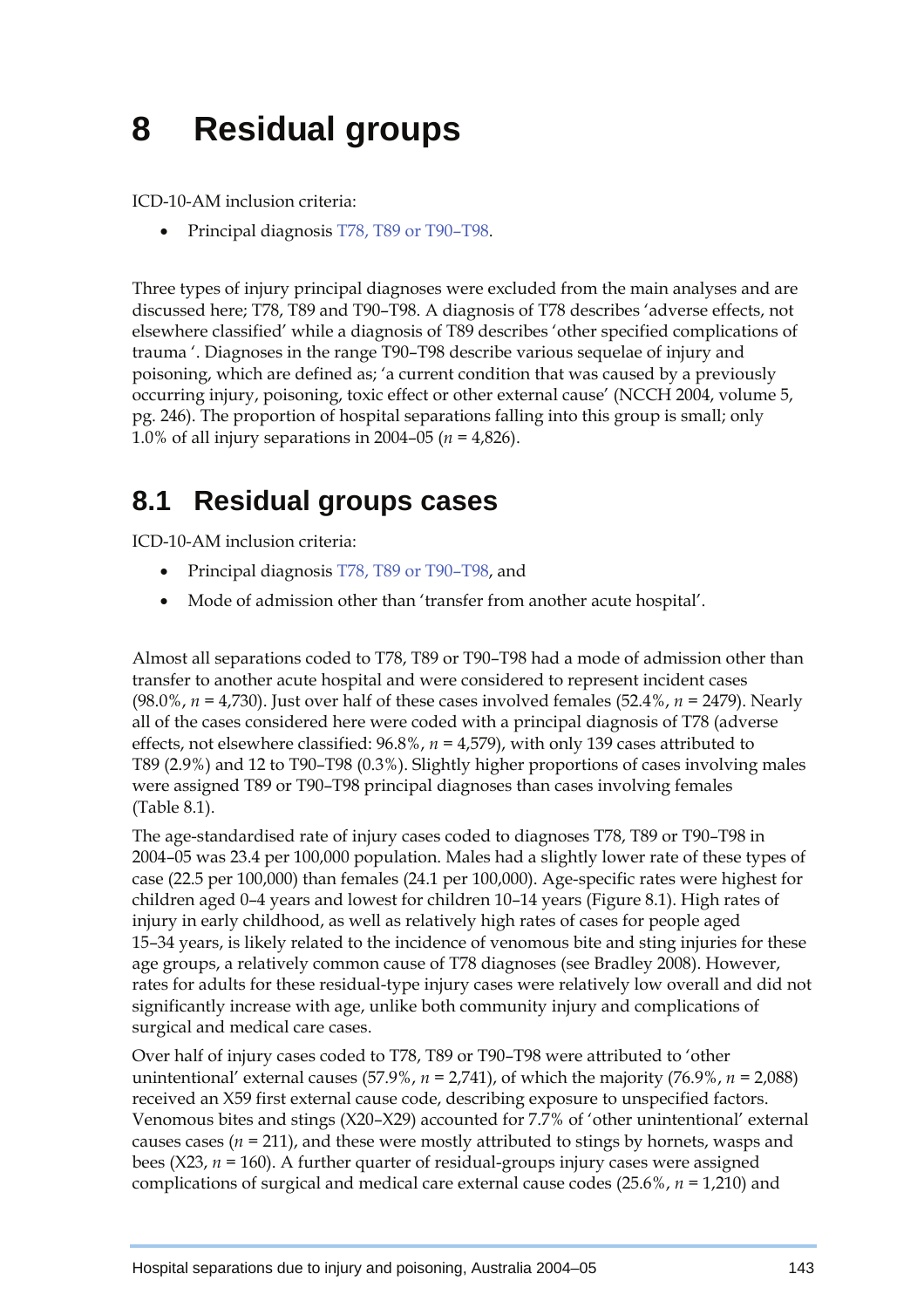little difference in the types of external causes attributed to cases involving males and females was noted (Table 8.2).

| Table 8.1: Principal diagnoses for cases coded to T78, T89 or T90-T98: males, females and |
|-------------------------------------------------------------------------------------------|
| persons, Australia 2004–05                                                                |

| <b>Principal diagnosis</b>                                       | <b>Males</b> | <b>Females</b> | <b>Persons</b> |
|------------------------------------------------------------------|--------------|----------------|----------------|
| Anaphylactic shock due to adverse food reaction (T78.0)          | 441 (19.6%)  | 436 (17.6%)    | 877 (18.5%)    |
| Other adverse food reactions, not elsewhere classified (T78.1)   | 299 (13.3%)  | 305 (12.3%)    | 604 (12.8%)    |
| Anaphylactic shock, unspecified (T78.2)                          | 339 (15.1%)  | 363 (14.6%)    | 702 (14.8%)    |
| Angioneurotic oedema (T78.3)                                     | 559 (24.8%)  | 719 (29.0%)    | 1,278 (27.0%)  |
| Allergy, unspecified (T78.4)                                     | 499 (22.2%)  | 603 (24.3%)    | 1,102 (23.3%)  |
| Other adverse effects, not elsewhere classified (T78.8)          | $*(0.3\%)$   | $*(0.2\%)$     | $*(0.3\%)$     |
| Adverse effect, unspecified (T78.9)                              | $*(0.1\%)$   | $*(0.1\%)$     | $*(0.1\%)$     |
| Open wound with foreign body (with or without infection, T89.01) | 37 (1.6%)    | $7(0.3\%)$     | 44 (0.9%)      |
| Open wound with infection (T89.02)                               | 52 (2.3%)    | 28 (1.1%)      | 80 (1.7%)      |
| Other complications of open wounds (T89.03)                      | $9(0.4\%)$   | $6(0.2\%)$     | $15(0.3\%)$    |
| Sequelae (T90-T98)                                               | $*(0.4\%)$   | $*(0.2\%)$     | $12(0.3\%)$    |
| Total                                                            | 2,251        | 2,479          | 4,730          |

\* Small cell counts have been suppressed.